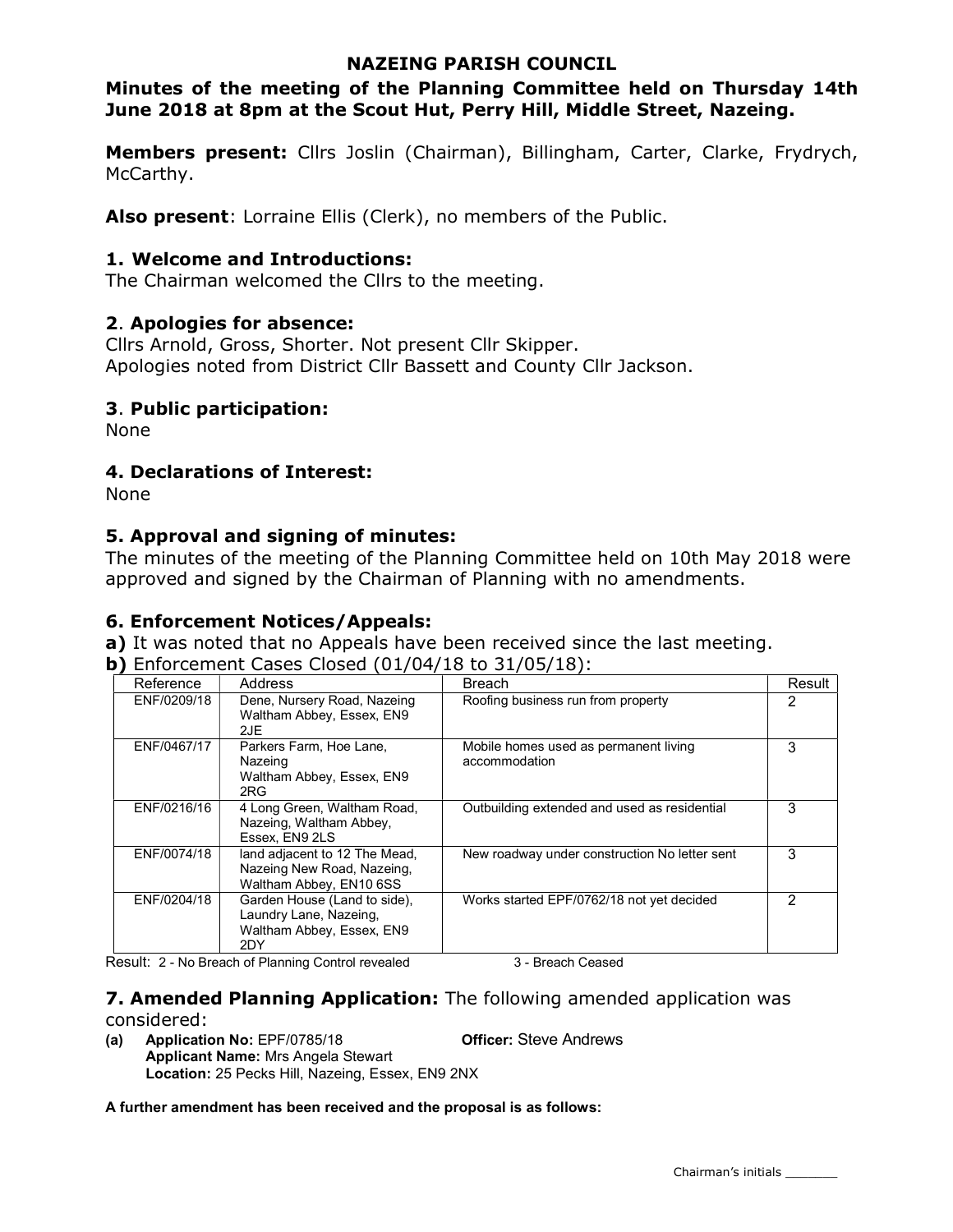Proposal: Two storey side and rear extension and front porch and loft conversion incorporating a rear dormer window and roof lights to front - \*\* SECOND AMENDMENT TO DESIGN - REVISION TO PORCH WIDTH AND ADDITIONAL FENESTRATION TO REAR AND SIDE \*\*.

Resolved – no objection.

# **8. Planning Applications:** The following applications were considered:<br>(a) Application No: EPF/1267/18 **CHICE** Officer: James Rogers

Application No: EPF/1267/18 Applicant Name: Mr Salvatore Orlando Location: Halston Nursery, Hoe Lane, Nazeing, Waltham Abbey, EN9 2RJ

Proposal: Variation of condition 2 `plan numbers' on EPF/0826/14 (Demolition of existing bungalow and outbuildings and replace with construction of new dwelling).

#### Resolved – it is unclear what the variation of the condition 2 'plan numbers' refers to. Accordingly the Council is unable to comment on the application.

(b) Application No: EPF/1283/18 Officer: Caroline Brown Applicant Name: Ms Samantha Walsh Location: 6 The Mead, Nazeing New Road, Nazeing, EN10 6SS

Proposal: Part single-storey, part two-storey side and rear extension (Variation to approval EPF/0129/18 to incorporate a first floor side extension).

Resolved – object as over development and not in keeping with the street screen. If permission is granted, then it be subject to a condition that obscure windows be installed as necessary.

These are provided for information only, EFDC do not normally accept comments on these applications. (c) Application No: EPF/1303/18 CLD Officer: Alastair Prince

Applicant Name: Mr Dan Paris Location: 20 Hyde Mead, Nazeing, Waltham Abbey, EN9 2HS

Proposal: Certificate of Lawful Development for proposed loft extension with rear dormer.

#### Resolved – no comment.

(d) Application No: EPF/1138/18 DRC Officer: Jill Shingler Applicant Name: Mr James Connors Location: Hallmead Nursery, Nazeing Road, Nazeing, Essex, EN9 2HU

Proposal: Application for approval of details reserved by condition 8 'Phase 1 Land Contamination Report' on planning application EPF/2423/17 (Demolition of existing residential unit and sheds and construction of new bungalow).

#### Resolved – no comment.

(e) Application No: EPF/1319/18 DRC Officer: Sukhvinder Dhadwar Applicant Name: Indigo Projects Ltd Location: 25 Shooters Drive, Nazeing, Essex, EN9 2QA

Proposal: Application for approval of details reserved by condition 4 'Surface Water Disposal', condition 5 'External finishes', condition 6 'Planting schedule' condition 7 'Flood Risk Assessment', condition 9' Detail of Levels', and condition 12 'Tree Protection' of planning permission EPF/1129/17 and NMA/EPF/0518/18 (New self build passive home).

#### Resolved – no comment.

(f) Application No: EPF/1346/18 DRC Officer: Steve Andrews Applicant Name: Mr Ozbay Kent Location: Yelverton, St Leonards Road, Nazeing, Essex, EN9 2EB

Proposal: Application for approval of details reserved by condition 3 'Materials' on planning permission EPF/1567/16 (Demolition of existing bungalow and erection of a new four bedroom detached modern house).

#### Resolved – no comment.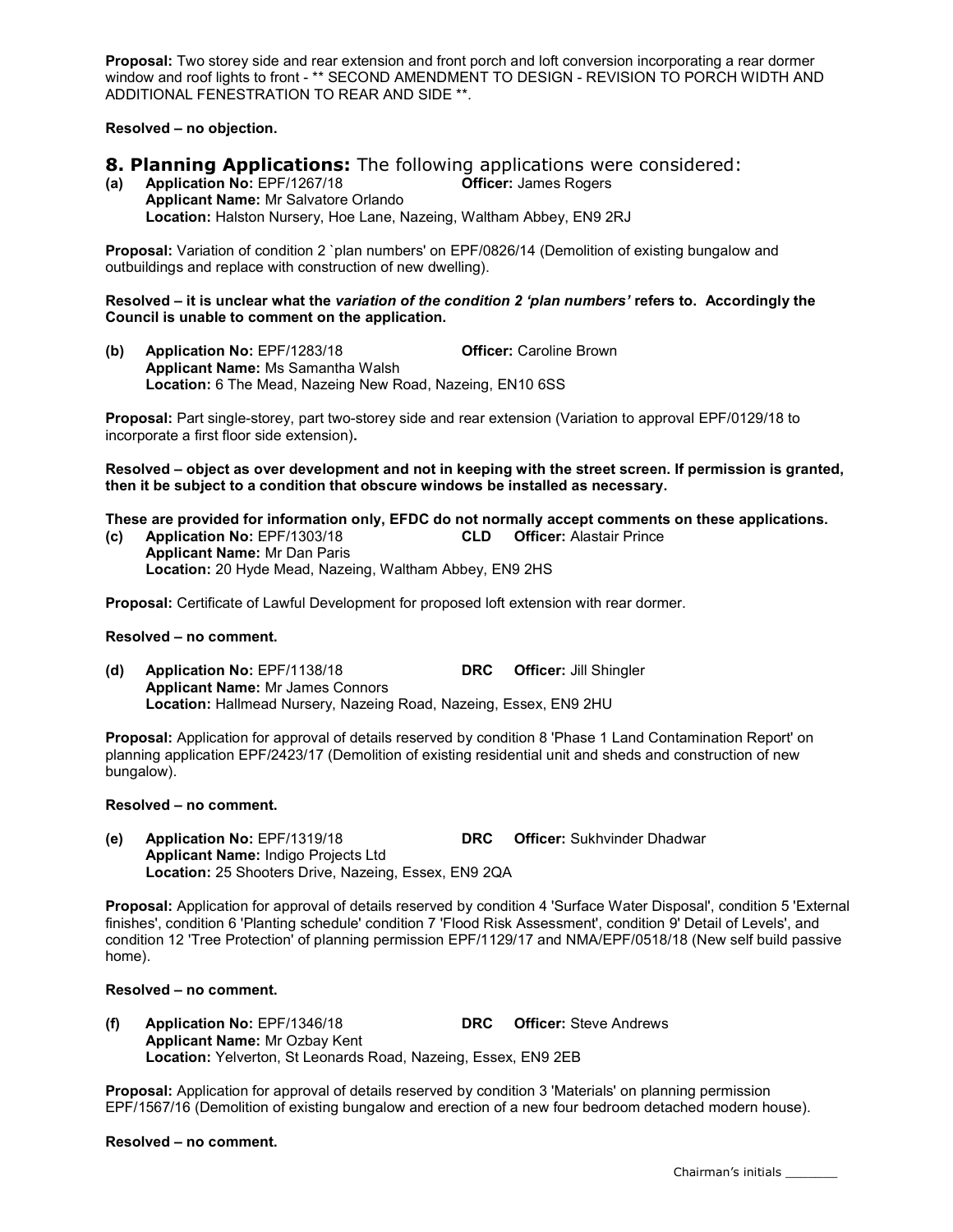(g) Application No: EPF/1384/18 DRC Officer: Jill Shingler Applicant Name: Mr Perry Gamby Location: Chime Garden Centre, Old Nazeing Road, Nazeing, Waltham Abbey, EN10 6RJ

Proposal: Application for approval of details reserved by condition 16 'contaminated land phase 2' and 20 'contaminated land - ground gas off-site works' on planning application EPF/0570/15 (Demolition of existing garden centre/commercial buildings and erection of 26 dwellings with associated parking and landscaping).

### Resolved – no comment.

(h) Application No: EPF/1522/18 PDE Officer: Jill Shingler Applicant Name: Laurence Hamilton Location: 15 Pound Close, Nazeing, Waltham Abbey, EN9 2HR

Proposal: Prior approval for proposed 6m deep single storey rear extension, height to eaves 3m and maximum height 3m.

## Resolved – no comment.

## 9. Incinerator at Rattys Lane, Hoddesdon.

a) Update on publicity to advise residents about the Public Inquiry.

Mailshot wasn't possible within the required timescales. Herts CC appear to have written to all residents within the vicinity of Rattys Lane. Posters have been put up by the Nazeing Crossroads. This was donated by Atec Printing. The Highland Restaurant have paid for two large notices, one to be installed above the restaurant and the other to be placed in Nazeing. The developer to be approached, with a view to placing on the hoardings. Thank you letters to be sent to both companies.

b) The traffic survey, required for the Public Inquiry, has been completed. The figure is higher than anticipated as the survey was conducted for 7 days x 24 hours to give a more comprehensive survey and thereby avoid any challenge. It was resolved to retrospectively approve the cost of the traffic survey, which is £2700  $+$ VAT and is to be split between Roydon and Nazeing Parish Councils.

c) Public Inquiry starts on 19/06/18, final details for the timings are to be published. d) Cllr Clarke advised that an informal meeting had been held on 13/06/18 to help any residents considering attending the Inquiry, to give advice and support.

## 10. Communications:

The following communication was considered:

a) Received an enquiry from a potential allotment holder.

The Council agreed that the resident is allowed to bring her small dog to the allotments providing certain conditions are met. A letter to be sent with the agreement. Action Cllr Joslin / Clerk

b) Cllr Frydrych advised of a communication he had received regarding a future planning application and will forward to the Clerk.

## 11. Information Items and other items for next agenda: Information Items:

a) Cllr Carter will speak at the Area Planning Sub-Committee West Meeting on 19/06/18 to represent the Council's decision on Stoneshot Farm, Hoe Lane (EPF/3500/17).

b) North Weald are starting a Neighbourhood Plan.

c) There is a query on a street light potentially being moved. Resident to be advised to write to the Clerk with details.

d) The speed monitoring does not appear to have happened.